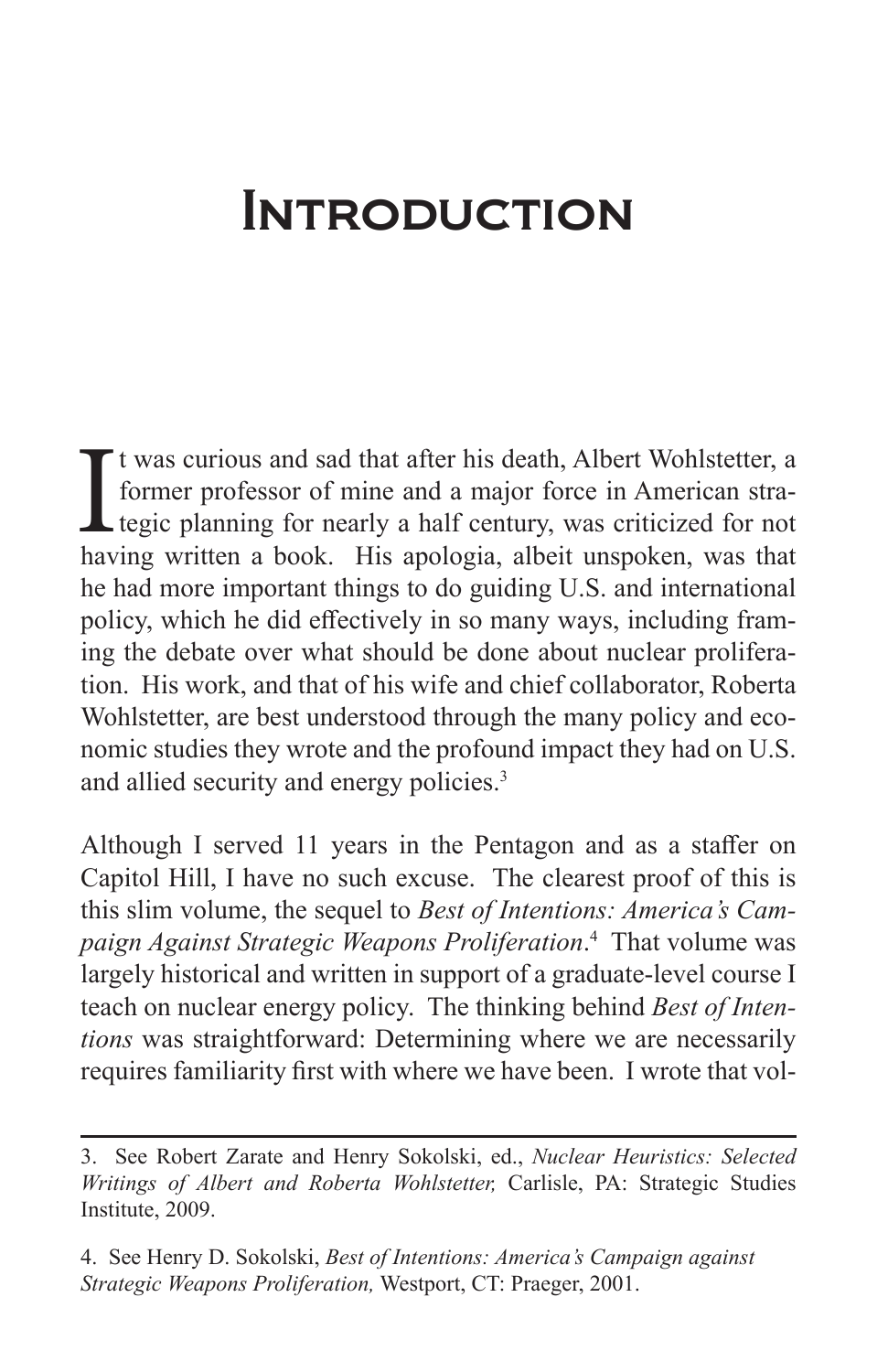ume because, at the time, there was no critical history of nonproliferation available to dispatch my students in any practical direction.

As I continued to teach, though, I noticed another gap in the literature. The arguments policymakers and academics were making on how nuclear weapons reductions related to preventing further nuclear proliferation were, at best, uneven. Each of the basic views arms control, hawkish, and academic—spotlighted some important aspect of the truth, but each was incomplete and surprisingly optimistic.

The view most arms control proponents propound is that any state that has nuclear weapons is obliged to make further nuclear weapons reductions under the Nuclear Nonproliferation Treaty (NPT). The superpowers promised to make such reductions, they contend, to get nonweapons states to accept intrusive nuclear inspections and to abstain from acquiring nuclear arms. Most who hold this view also believe that nuclear weapons are only useful to deter others' use of these weapons, that this mission can be accomplished with relatively few nuclear weapons, and that, as such, we can make significant, additional strategic arms reductions at little or no cost to our national security. Pursuing such reductions and strengthening existing nuclear security measures also are desirable, they argue, because nuclear weapons and their related production infrastructures are vulnerable to unauthorized or accidental firings, terrorist seizure, sabotage, and possible use.

Almost all of those holding these views argue that states with advanced "peaceful" nuclear technology are obliged to share it with nonweapons states as a quid pro quo to get these states to uphold their NPT nonproliferation pledges. Thus, civilian nuclear sharing, nonproliferation, and strategic arms reductions are viewed as three equally critical "pillars" of an NPT "bargain."5

<sup>5.</sup> See U.S. Department of State, U.S. Delegation to the 2010 Nuclear Nonproliferation Treaty Review Conference, *Treaty on the Non-Proliferation of Nucle-*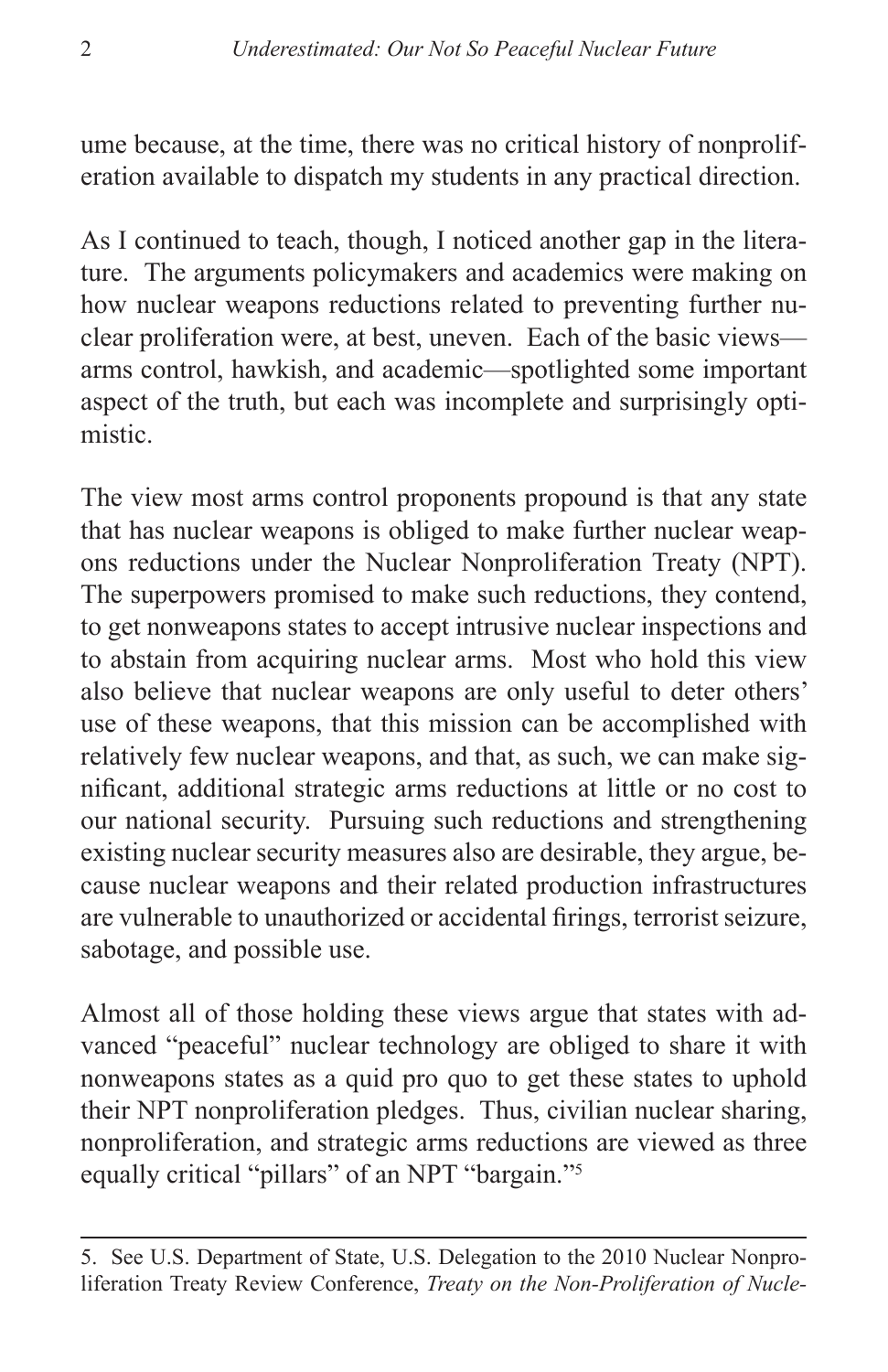## Introduction 3

A second, more hawkish view rejects these positions, arguing that the link between nuclear reductions and proliferation is negative: Further significant nuclear weapons cuts could well encourage America's adversaries to "sprint to nuclear parity."6 Such efforts, in turn, could easily spook Washington's allies who lack nuclear weapons (e.g., Turkey, Saudi Arabia, South Korea, and Japan) to hedge their security bets by acquiring their own. To avoid such proliferation, this group contends that keeping or increasing U.S. nuclear weapons capabilities (especially vis-à-vis China and Russia) is our best bet.

Finally, some academics are skeptical of both of these views. They identify themselves as "neorealists." They are divided roughly into two camps—those who believe that nuclear deterrence works and those that do not. Their disagreement here is significant but not as great as what unifies their thinking—a shared disbelief in there being any major link between nuclear weapons reductions, nonproliferation, and international security.

Mainstream neorealists emphasize what they believe to be the automaticity of nuclear deterrence. They contend that the further spread of nuclear weapons is far less harmful to the world's security than is commonly assumed and that, because nuclear weapons are so

*ar Weapons*, "The Three Pillars," pp. 4-6, available at [http://www.state.gov/](http://www.state.gov/documents/organization/141503.pdf) [documents/organization/141503.pdf;](http://www.state.gov/documents/organization/141503.pdf) Paul Kerr, et. al., *The 2010 Nonproliferation Treaty (NPT) Review Conference: Key Issues and Implications*, RL41216, Washington DC: U.S. Congressional Research Service, May 3, 2010, pp. 1-15, available at <http://fas.org:8080/sgp/crs/nuke/R41216.pdf>; and Wikipedia, *Treaty on the Non-Proliferation of Nuclear Weapons*, last modified October 6, 2014, available at http://en.wikipedia.org/wiki/Treaty\_on\_the\_Non-Proliferation\_of [Nuclear\\_Weapons#Treaty\\_.22pillars.22](http://en.wikipedia.org/wiki/Treaty_on_the_Non-Proliferation_of_Nuclear_Weapons#Treaty_.22pillars.22)*.*

<sup>6.</sup> See National Security Implications of the Strategic Offensive Reductions Treaty: Senate Hearing 107-806, Before the U.S. Senate Committee on the Armed Forces, 107th Cong. (July 25, 2002) (statement of Donald H. Rumsfeld, Secretary of Defense), available at [http://www.globalsecurity.org/military/li](http://www.globalsecurity.org/military/library/congress/2002_hr/rumsfeld725.pdf)[brary/congress/2002\\_hr/rumsfeld725.pdf.](http://www.globalsecurity.org/military/library/congress/2002_hr/rumsfeld725.pdf)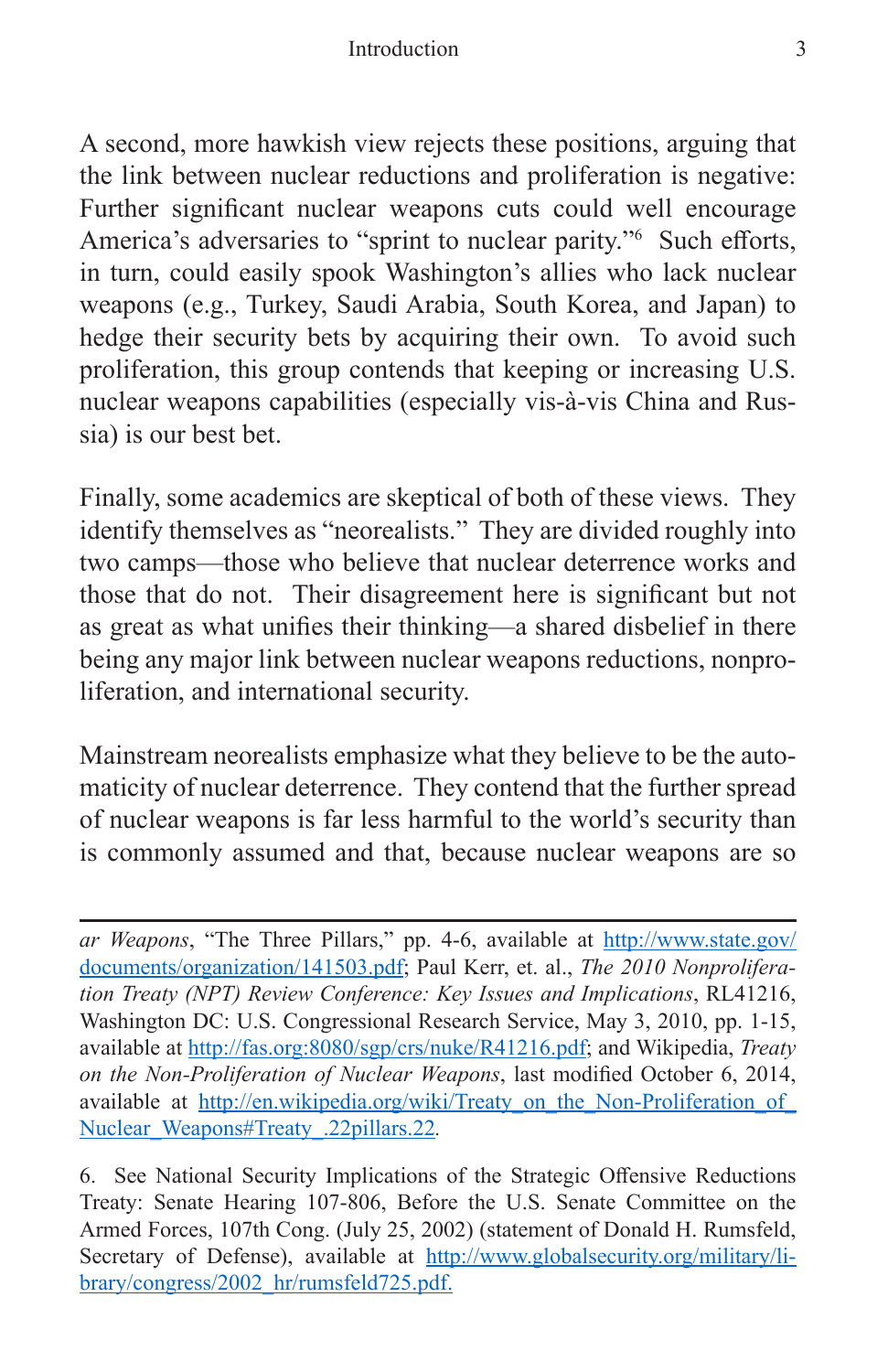effective in deterring wars, their further proliferation could actually help keep the peace.

A second and more recent neorealist school, though, rejects faith in nuclear deterrence. It sees little military value in nuclear weapons but (for this reason) also concludes that their further spread is largely inconsequential. As for trying to prevent proliferation, this newer school of neorealism argues this can be far more dangerous and provocative—they spotlight the invasion of Iraq—than letting these weapons spread.<sup>7</sup>

Each of these views—arms control, hawkish, and academic—is intellectually attractive. Each is concise. All, however, are incomplete. None fully explore the regional insecurities that arise with threatened nuclear weapons breakouts or ramp-ups. Instead, they dwell on the security impacts of nuclear proliferation after states have actually broken out or ramped up. Nor do they have much to say about the significant overlaps between civilian and military nuclear activities or the risk that "peaceful" nuclear facilities or materials might be diverted to make bombs. Instead, they focus almost exclusively on nuclear weapons and their impact on international security (albeit in differing time frames).<sup>8</sup> Finally, none adequate-

<sup>7.</sup> The best single work reflecting the views of the first camp is Kenneth N. Waltz's essay in Scott D. Sagan and Kenneth N. Waltz, *The Spread of Nuclear Weapons: A Debate,* New York: W.W. Norton & Company, 1995. The best work reflecting the views of the second camp is John Mueller, *Atomic Obsession: Nuclear Alarmism from Hiroshima to Al-Qaeda,* New York: Oxford University Press, 2010. As for the arguments made about the human costs of war against Iraq, there is no question that these were substantial. That the war was fought primarily as a nonproliferation campaign, however, is much more open to debate. See, e.g., Jamie McIntyre, "Pentagon Challenges *Vanity Fair* Report," *CNN*, May 30, 2003, available at<http://www.cnn.com/2003/US/05/30/wolfowitz.vanity.fair/>*.*

<sup>8.</sup> The first school—the official arms control view—is both incremental and relatively immediate in its outlook, activities, goals, and approach. It generally views reaching any agreement, even an interim one, as being favorable to reaching no agreement. In contrast, hawkish supporters of nuclear weapons (as well as hardheaded security planners who might not be as enthusiastic about relying heavily